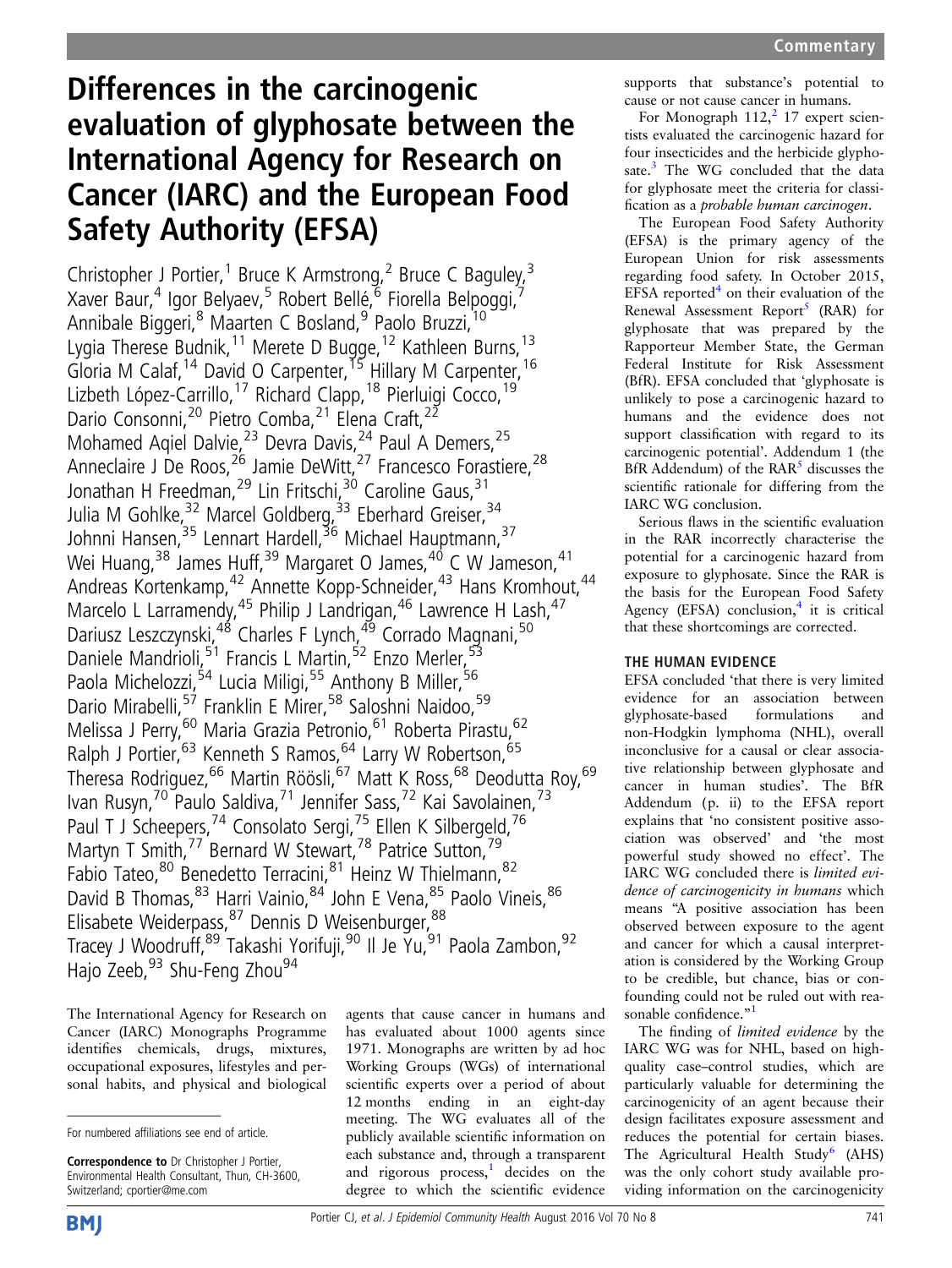of glyphosate. The study had a null finding for NHL (RR 1.1, 0.7–1.9) with no apparent exposure–response relationship in the results. Despite potential advantages of cohort versus case–control studies, the AHS had only 92 NHL cases in the unadjusted analysis as compared to 650 cases in a pooled case–control analysis from the USA. $^7$  In addition, the median follow-up time in the AHS was 6.7 years, which is unlikely to be long enough to account for cancer latency.<sup>[8](#page-4-0)</sup>

The RAR classified all of the case– control studies as 'not reliable,' because, for example, information on glyphosate exposure, smoking status and/or previous diseases had not been assessed. In most cases, this is contrary to what is actually described in the publications. Well-designed case–control studies are recognised as strong evidence and routinely relied on for hazard evaluations.<sup>9</sup> <sup>10</sup> The IARC WG carefully and thoroughly evaluated all available epidemiology data, considering the strengths and weaknesses of each study. This is key to determining that the positive associations seen in the case–control studies are a reliable indication of an association and not simply due to chance or methodological flaws. To provide a reasonable interpretation of the findings, an evaluation needs to properly weight studies according to quality rather than simply count the number of positives and negatives. The two meta-analyses cited in the IARC Monograph<sup>[11](#page-4-0)</sup> are excellent examples of objective evaluations and show a consistent positive association between glyphosate and NHL.

The final conclusion<sup>[5](#page-4-0)</sup> (Addendum 1, p.21) that "there was no unequivocal evidence for a clear and strong association of NHL with glyphosate" is misleading. IARC, like many other groups, uses three levels of evidence for human cancer data.<sup>[1](#page-4-0)</sup> Sufficient evidence means 'that a causal relationship has been established' between glyphosate and NHL. BfR's conclusion is equivalent to deciding that there is not sufficient evidence. Legitimate public health concerns arise when 'causality is credible', that is, when there is limited evidence of carcinogenicity.

### EVIDENCE FROM ANIMAL CARCINOGENICITY STUDIES

EFSA concluded 'No evidence of carcinogenicity was confirmed by the majority of the experts (with the exception of one minority view) in either rats or mice due to a lack of statistical significance in pairwise comparison tests, lack of consistency in multiple animal studies and slightly increased incidences only at dose levels at

or above the limit dose/maximum tolerated dose (MTD), lack of preneoplastic lesions and/or being within historical control range'. The IARC WG review found a significant positive trend for renal tumours in male  $CD-1$  mice,<sup>[12](#page-4-0)</sup> a rare tumour, although no comparisons of any individual exposure group to the control group were statistically significant. The WG also identified a significant positive trend for hemangiosarcoma in male CD-1 mice, $^{13}$  $^{13}$  $^{13}$  again with no individual exposure group significantly different from controls. Finally, the WG also saw a significant increase in the incidence of pancreatic islet cell adenomas in two studies in male Sprague-Dawley rats.14–[16](#page-4-0) In one of these rat studies, thyroid gland adenomas in females and liver adenomas in males were also increased. By the IARC review criteria, $<sup>1</sup>$  $<sup>1</sup>$  $<sup>1</sup>$  this constitutes *sufficient*</sup> evidence in animals.

The IARC WG reached this conclusion using data that were publicly available in sufficient detail for independent scientific evaluation (a requirement of the IARC Preamble<sup>[1](#page-4-0)</sup>). On the basis of the BfR Addendum, it seems there were three additional mouse studies and two additional rat studies that were unpublished and available to EFSA. Two of the additional studies were reported to have a significant trend for renal tumours, one in CD-1 mice (Sugimoto. 18-Month Oral Oncogenicity Study in Mice. Unpublished, designated ASB2012–11493 in RAR. 1997), and one in Swiss-Webster mice (Unknown. A chronic feeding study of glyphosate (roundup technical) in mice. Unpublished, designated ABS2012–11491 in RAR. 2001). One of these studies (Sugimoto. Unpublished, 1997) also reported a significant trend for hemangiosarcoma. The RAR also reported two studies in CD-1 mice showing significant trends for malignant lymphoma (Sugimoto. Unpublished, 1997; Unknown. Glyphosate Technical: Dietary Carcinogencity Study in the Mouse. Unpublished, designated ABS2012–11492 in RAR. 2009).

The RAR dismissed the observed trends in tumour incidence because there are no individual treatment groups that are significantly different from controls and because the maximum observed response is reportedly within the range of the historical control data (Table 5.3–1, p.90). Care must be taken in using historical control data to evaluate animal carcinogenicity data. In virtually all guide- $\lim_{n \to \infty}$ ,  $\lim_{n \to \infty}$  18 scientific reports<sup>[19](#page-4-0)</sup> and publications $20-23$  on this issue, the recommended first choice is the use of concurrent controls and trend tests, even in the

EC regulations cited in the  $RAR<sup>18</sup>$  $RAR<sup>18</sup>$  $RAR<sup>18</sup>$  (see p.375). Trend tests are more powerful than pairwise comparisons, particularly for rare tumours where data are sparse. Historical control data should be from studies in the same time frame, for the same animal strain, preferably from the same laboratory or the same supplier and preferably reviewed by the same patholo- $\frac{17}{2}$   $\frac{18}{18}$  While the EFSA final peer review[4](#page-4-0) mentions the use of historical control data from the original laboratory, no specifics are provided and the only referenced historical control data<sup>[24](#page-4-0)</sup> are in the BfR addendum.<sup>[5](#page-4-0)</sup> One of the mouse studies $^{12}$  $^{12}$  $^{12}$  was clearly done before this historical control database was developed, one study (Sugimoto. Unpublished, 1997) used Crj:CD-1 mice rather than Crl:CD-1 mice, and one study<sup>[13](#page-4-0)</sup> did not specify the substrain and was reported in 1993 (probably started prior to 1988). Hence, only a single study (Unknown. Unpublished, 2009) used the same mouse strain as the cited historical controls, but was reported more than 10 years after the historical control data set was developed.

The RAR dismissed the slightly increased tumour incidences in the studies considered because they occurred "only at dose levels at or above the limit dose/ maximum tolerated dose (MTD)", and because there was a lack of preneoplastic lesions. Exceeding the MTD is demonstrated by an increase in mortality or other serious toxicological findings at the highest dose, not by a slight reduction in body weight. No serious toxicological findings were reported at the highest doses for the mouse studies in the RAR. While some would argue that these high doses could cause cellular disruption (eg, regenerative hyperplasia) leading to cancer, no evidence of this was reported in any study. Finally, a lack of preneoplastic lesions for a significant neoplastic finding is insufficient reason to discard the finding.

### MECHANISTIC INFORMATION

The BfR Addendum dismisses the IARC WG finding that 'there is strong evidence that glyphosate causes genotoxicity' by suggesting that unpublished evidence not seen by the IARC WG was overwhelmingly negative and that, since the reviewed studies were not done under guideline principles, they should get less weight. To maintain transparency, IARC reviews only publicly available data. The use of confidential data submitted to the BfR makes it impossible for any scientist not associated with BfR to review this conclusion. Further weakening their interpretation,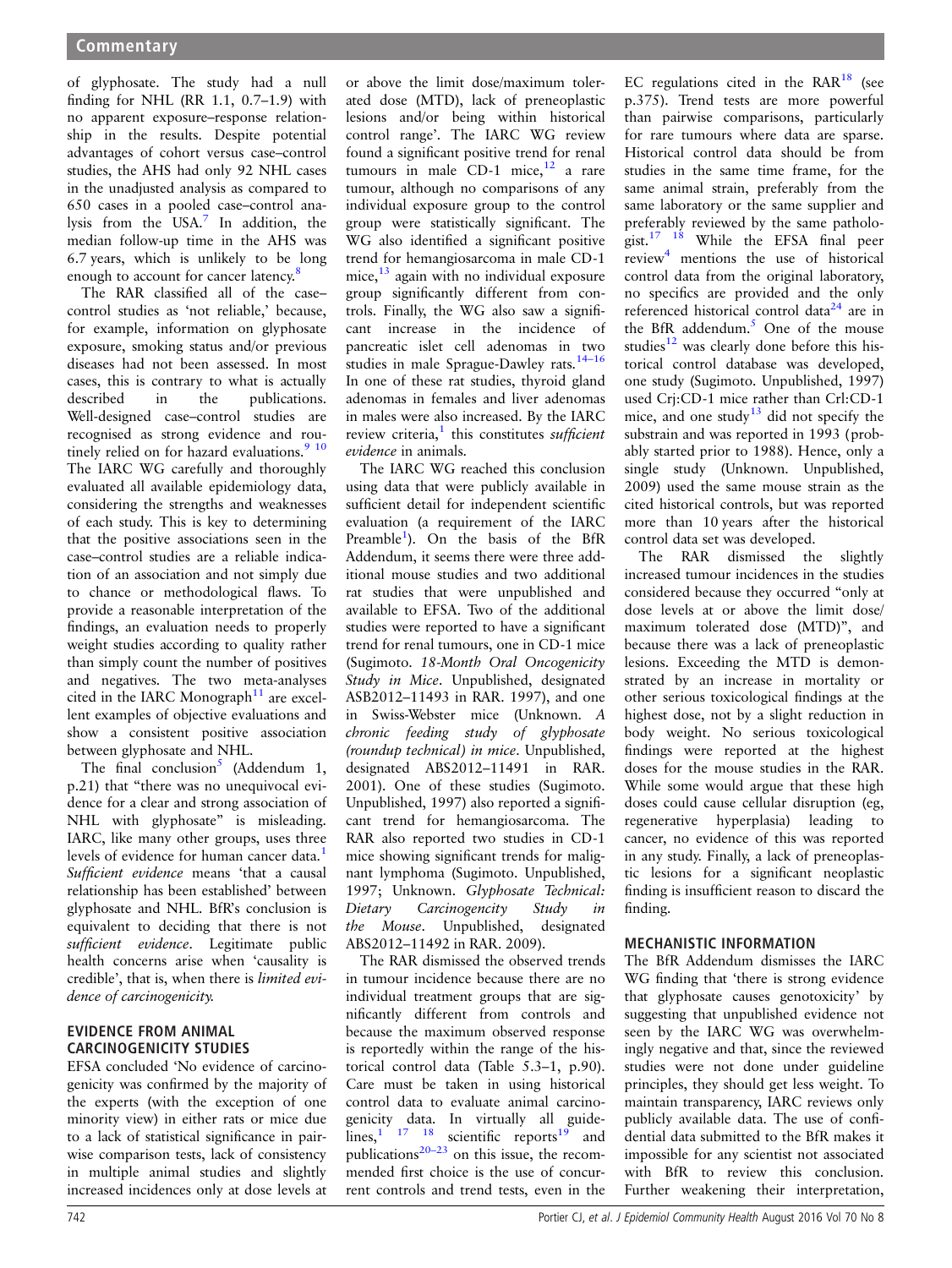the BfR did not include evidence of chromosomal damage from exposed humans or human cells that were highlighted in Tables 4.1 and 4.2 of the IARC Monograph <sup>[3](#page-4-0)</sup>

The BfR confirms (p.79) that the studies evaluated by the IARC WG on oxidative stress were predominantly positive but does not agree that this is strong support for an oxidative stress mechanism. They minimise the significance of these findings predominantly because of a lack of positive controls in some studies and because many of the studies used glyphosate formulations and not pure glyphosate. In contrast, the WG concluded that (p.77) 'Strong evidence exists that glyphosate, AMPA and glyphosate-based formulations can induce oxidative stress'. From a scientific perspective, these types of mechanistic studies play a key role in distinguishing between the effects of mixtures, pure substances and metabolites.

Finally, we strongly disagree that data from studies published in the peerreviewed literature should automatically receive less weight than guideline studies. Compliance with guidelines and Good Laboratory Practice does not guarantee validity and relevance of the study design, statistical rigour and attention to sources of bias.<sup>25</sup> <sup>26</sup> The majority of research after the initial marketing approval, including epidemiology studies, will be conducted in research laboratories using various models to address specific issues related to toxicity, often with no testing guidelines available. Peer-reviewed and published findings have great value in understanding mechanisms of carcinogenicity and should be given appropriate weight in an evaluation based on study quality, not just on compliance with guideline rules.

# GENERAL COMMENTS

Science moves forward on careful evaluations of data and a rigorous review of findings, interpretations and conclusions. An important aspect of this process is transparency and the ability to question or debate the findings of others. This ensures the validity of the results and provides a strong basis for decisions. Many of the elements of transparency do not exist for the RAR. $5$  For example, citations for almost all references, even those from the open scientific literature, have been redacted. The ability to objectively evaluate the findings of a scientific report requires a complete list of cited supporting evidence. As another example, there are no authors or contributors listed for either document, a requirement for publication in virtually all scientific journals

where financial support, conflicts of interest and affiliations of authors are fully disclosed. This is in direct contrast to the IARC WG evaluation listing all authors, all publications and public disclosure of pertinent conflicts of interest prior to the  $WG$  meeting.<sup>[27](#page-4-0)</sup>

Several guidelines have been devised for conducting careful evaluation and analysis of carcinogenicity data, most after consultation with scientists from around the world. Two of the most widely used guidelines in Europe are the OECD guidance on the conduct and design of chronic toxicity and carcinogenicity studies<sup>[17](#page-4-0)</sup> and the European Chemicals Agency Guidance on Commission Regulation (EU) No  $286/2011$ ;<sup>18</sup> both are cited in the RAR. The methods used for historical controls and trend analysis are inconsistent with these guidelines.

Owing to the potential public health impact of glyphosate, which is an extensively used pesticide, it is essential that all scientific evidence relating to its possible carcinogenicity is publicly accessible and reviewed transparently in accordance with established scientific criteria.

## **SUMMARY**

The IARC WG concluded that glyphosate is a 'probable human carcinogen', putting it into IARC category 2A due to sufficient evidence of carcinogenicity in animals, limited evidence of carcinogenicity in humans and strong evidence for two carcinogenic mechanisms.

- ▸ The IARC WG found an association between NHL and glyphosate based on the available human evidence.
- ▸ The IARC WG found significant carcinogenic effects in laboratory animals for rare kidney tumours and hemangiosarcoma in two mouse studies and benign tumours in two rat studies.
- ▸ The IARC WG concluded that there was strong evidence of genotoxicity and oxidative stress for glyphosate, entirely from publicly available research, including findings of DNA damage in the peripheral blood of exposed humans.

The RAR concluded<sup>5</sup> (Vol. 1, p.160) that 'classification and labelling for carcinogenesis is not warranted' and 'glyphosate is devoid of genotoxic potential'.

- $\triangleright$  EFSA<sup>[4](#page-4-0)</sup> classified the human evidence as 'very limited' and then dismissed any association of glyphosate with cancer without clear explanation or justification.
- ▸ Ignoring established guidelines cited in their report, EFSA dismissed evidence of renal tumours in three mouse

studies, hemangiosarcoma in two mouse studies and malignant lymphoma in two mouse studies. Thus, EFSA incorrectly discarded all findings of glyphosate-induced cancer in animals as chance occurrences.

- ▸ EFSA ignored important laboratory and human mechanistic evidence of genotoxicity.
- ▸ EFSA confirmed that glyphosate induces oxidative stress but then, having dismissed all other findings of possible carcinogenicity, dismissed this finding on the grounds that oxidative stress alone is not sufficient for carcinogen labelling.

The most appropriate and scientifically based evaluation of the cancers reported in humans and laboratory animals as well as supportive mechanistic data is that glyphosate is a probable human carcinogen. On the basis of this conclusion and in the absence of evidence to the contrary, it is reasonable to conclude that glyphosate formulations should also be considered likely human carcinogens. The CLP Criteria<sup>[18](#page-4-0)</sup> (Table 3.6.1, p.371) allow for a similar classification of Category 1B when there are 'studies showing limited evidence of carcinogenicity in humans together with limited evidence of carcinogenicity in experimental animals'.

In the RAR, almost no weight is given to studies from the published literature and there is an over-reliance on nonpublicly available industry-provided studies using a limited set of assays that define the minimum data necessary for the marketing of a pesticide. The IARC WG evaluation of *probably carcinogenic* to humans accurately reflects the results of published scientific literature on glyphosate and, on the face of it, unpublished studies to which EFSA refers.

Most of the authors of this commentary previously expressed their concerns to EFSA and others regarding their review of glyphosate<sup>[28](#page-4-0)</sup> to which EFSA has published  $\frac{1}{2}$  a reply.<sup>[29](#page-4-0)</sup> This commentary responds to the EFSA reply.

The views expressed in this editorial are the opinion of the authors and do not imply an endorsement or support for these opinions by any organisations to which they are affiliated.

#### Author affiliations <sup>1</sup>

Environmental Health Consultant, Thun, Switzerland <sup>2</sup>The University of Sydney, Sydney, New South Wales, Australia

<sup>3</sup>The University of Auckland, Auckland, New Zealand 4 Charité University Medicine Berlin, Berlin, Germany 5 Cancer Research Institute, Bratislava, Slovak Republic 6 Sorbonne Universités, UPMC Univ Paris 06, UMR8227, Roscoff, France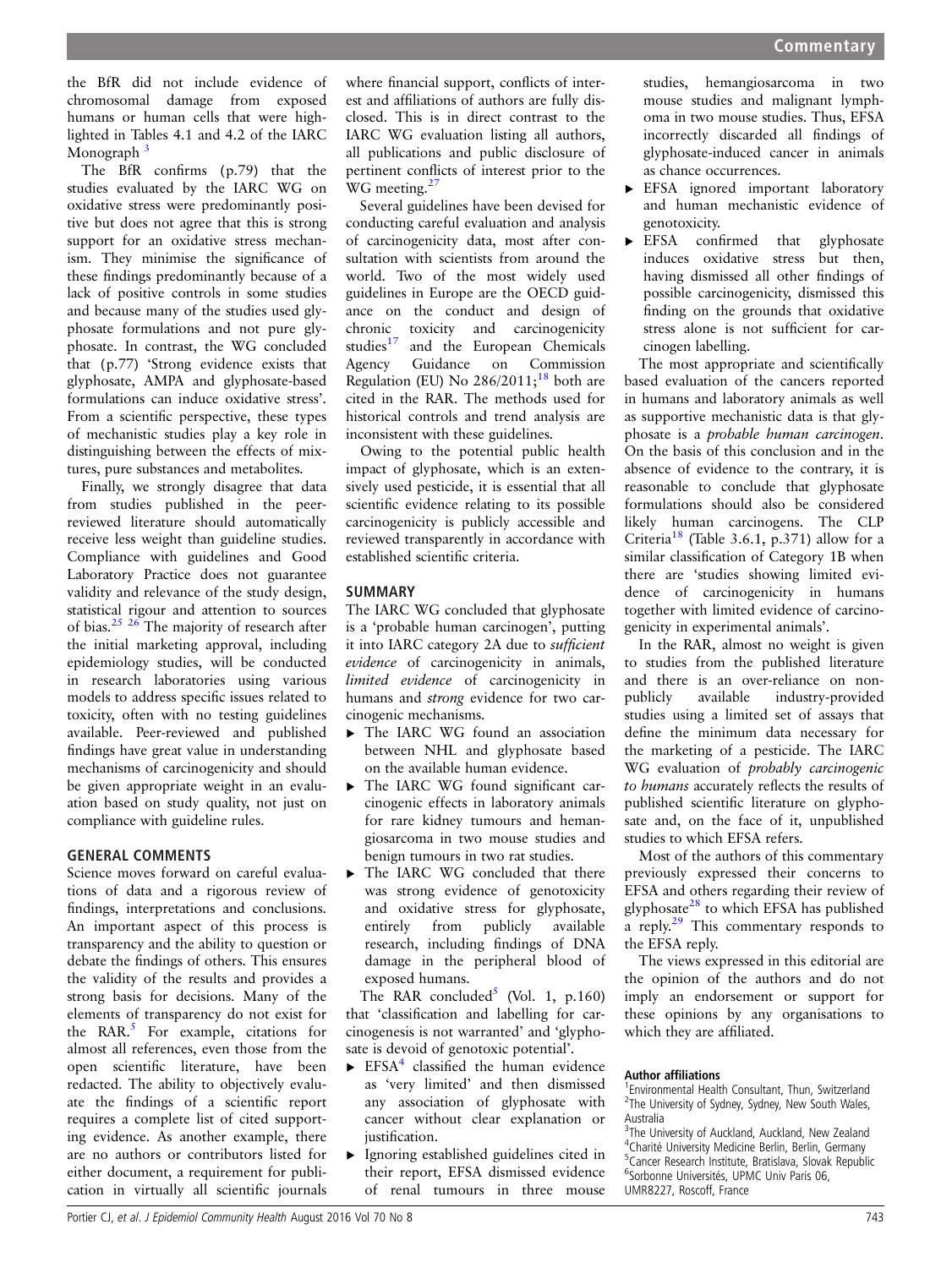7 CesareMaltoni Cancer Research Center, Bentivoglio (Bologna), Italy

<sup>8</sup>Institute for Cancer Prevention and Research,

University of Florence, Italy

<sup>9</sup>University of Illinois at Chicago, Chicago, Illinois, USA 10National Cancer Research Institute, San Martino—IST Hospital, Genoa, Italy<br><sup>11</sup>University of Hamburg, Hamburg, Germany

<sup>12</sup>STAMI, National Institute of Occupational Health, Oslo, Norway<br><sup>13</sup>Sciencecorps, Lexington, Massachusetts, USA

<sup>14</sup>Instituto de Alta Investigación, Universidad de Tarapacá, Arica, Chile

<sup>15</sup>Institute for Health and the Environment, University at Albany, Rensselaer, New York, USA<br><sup>16</sup>Toxicologist, Maplewood, Minnesota, USA

<sup>17</sup>National Institute of Public Health, Cuernavaca,

Morelos, Mexico

<sup>18</sup>Boston University School of Public Health, Boston, Massachusetts, USA

<sup>19</sup>Department of Public Health, Clinical and Molecular Medicine, University of Cagliari, Cagliari, Italy 20Department of Preventive Medicine, Fondazione IRCCS Ca' Granda Ospedale Maggiore Policlinico, Milan, Italy

<sup>21</sup>Department of Environment and Primary Prevention,

IstitutoSuperiore di Sanità, Rome, Italy<br><sup>22</sup>Environmental Defense Fund, Austin, Texas, USA <sup>23</sup>Center for Environmental and Occupational Health, University of Cape Town, Cape Town, South Africa <sup>24</sup>Environmental Health Trust, Jackson Hole, Wyoming,

USA and The Hebrew University Hadassah School of Medicine, Jerusalem, Israel. <sup>25</sup>Dalla Lana School of Public Health, University of

Toronto, Canada

<sup>26</sup>Department of Environmental and Occupational Health, Drexel University, Philadelphia, Pennsylvania, USA

<sup>27</sup>Brody School of Medicine, East Carolina University, Greenville, North Carolina, USA

28Department of Epidemiology, Lazio Regional Health Service, Rome, Italy

29University of Louisville School of Medicine, Louisville, Kentucky, USA

<sup>30</sup>School of Public Health, Curtin University, Perth, Western Australia, Australia

<sup>31</sup>Department of Environmental Toxicology, The

University of Queensland, Brisbane, Australia <sup>32</sup>Department of Population Health Sciences, Virginia

Tech, Blacksburg, Virginia, USA<br><sup>33</sup> Paris Descartes University, France

<sup>34</sup>Epi.Consult GmbH, Musweiler, Germany<br><sup>35</sup>Danish Cancer Society Research Center, Copenhagen,

Denmark<br><sup>36</sup>University Hospital, Orebra, Sweden

<sup>37</sup>Biostatistics Branch, Netherlands Cancer Institute,

Amsterdam, The Netherlands<br><sup>38</sup>Faculty of Department of Occupational and Environmental Health, Peking Univ School of Public

Health, Beijing, China

39National Institute for Environmental Health Sciences,

Research Triangle Park, North Carolina, USA<br><sup>40</sup>University of Florida, Gainesville, Florida, USA

<sup>41</sup>CWJ Consulting, LLC, Cape Coral, Florida, USA <sup>42</sup>Institute of Environment, Health and Societies, Brunel

University London, London, UK<br><sup>43</sup>Division of Biostatistics, German Cancer Research

Center, Heidelberg, Germany 44Institute for Risk Assessment Sciences, Utrecht University, Utrecht, The Netherlands

45National Council of Scientific and Technological Research, National University of La Plata,

Argentina<br><sup>46</sup>Arnhold Institute for Global Health, Icahn School of Medicine at Mount Sinai, New York, USA 47Department of Pharmacology, Wayne State University School of Medicine, Detroit, Michigan, USA

48Department of Biosciences, University of Helsinki, Helsinki, Finland

49Department of Epidemiology, University of Iowa, Iowa

City, Iowa, USA 50Cancer Epidemiology Unit, University of Eastern Piedmont, Novara, Italy

51 Cesare Maltoni Cancer Research Center, Bentivoglio

Ebologna), Italy<br><sup>52</sup>Centre for Biophotonics, Lancaster University, UK 53 Department of Prevention, Occupational Health Unit,

National Health Service, Padua, Italy 54Department of Epidemiology Lazio Region, Rome,

Italy

nca.,<br><sup>55</sup>Occupational and Environmental Epidemiology Unit, ISPO-Cancer Prevention and Research Institute,

Florence, Italy 56Dalla Lana School of Public Health, University of

Toronto, Canada

57Unit of Cancer Epidemiology, University of Turin and CPO-Piemonte, Torino, Italy

58Department of Environmental and Occupational Health Sciences, City University of New York School of Public Health, USA

59School of Nursing and Public Health, University of KwaZulu-Natal, Durban, South Africa

60Department of Environmental and Occupational Health, Milken Institute School of Public Health, The George Washington University, Washington DC, USA

61Health and Environment-Department of Prevention, Local Health Authority-Empoli, Florence, Italy

<sup>62</sup>Department of Biology and Biotechnology "Charles<br>Darwin", Sapienza Rome University, Italy

<sup>63</sup>Department of Environmental Sciences, School of the Coast & Environment, Louisiana State University, Baton Rouge, Los Angeles, USA

<sup>64</sup>Center for Applied Genetics and Genomic Medicine, University of Arizona Health Sciences, Tucson, Arizona, USA

65Iowa Superfund Research Program and the Interdisciplinary Graduate Program in Human Toxicology, University of Iowa, Iowa City, Iowa, USA 66Center for Research in Health, Work and Environment (CISTA), National Autonomous University of Nicaragua (UNAN-León), León, Nicaragua

<sup>67</sup>Swiss Tropical and Public Health Institute, Associated Institute of the University of Basel, Basel, Switzerland 68College of Veterinary Medicine, Mississippi State University, Mississippi State, USA

69Department of Environmental and Occupational Health, Florida International University, Miami, Florida, USA

70Department of Veterinary Integrative Biosciences, Texas A&M University, College Station, Texas, USA 71Faculty of Medicine, University of São Paulo, São Paulo, Brazil<br><sup>72</sup>Natural Resources Defense Council and George

Washington University, Washington DC, USA

73Nanosafety Research Centre, Finnish Institute of Occupational Health, Helsinki, Finland

74Radboud Institute for Health Sciences, Radboud University Medical Center, Nijmegen, The Netherlands 75Department of Pathology, University of Alberta,

Edmonton, Alberta, Canada<br><sup>76</sup>Department of Environmental Health Sciences, Johns Hopkins Bloomberg School of Public Health, Baltimore, Maryland, USA

77School of Public Health, University of California,

Berkeley, California, USA<br><sup>78</sup>Faculty of Medicine, University of New South Wales,

Randwick, New South Wales Australia 79Program on Reproductive Health and the Environment, University of California, San Francisco,

California, USA<br><sup>80</sup>Istituto di Geosceinze e Georisorse (CNR), Padova,

Italy<br><sup>81</sup>University of Torino, Torino, Italy

82German Cancer Research Center, Heidelberg and Faculty of Pharmacy, Heidelberg University, Germany 83Fred Hutchinson Cancer Research Center, University

of Washington, Seattle, Washington, USA 84Faculty of Public Health, Kuwait University, Kuwait City, Kuwait

85Department of Public Health Sciences, Medical University of South Carolina, Charleston, South

Carolina, USA<br><sup>86</sup>Department of Environmental Epidemiology, Imperial College London, London, UK

87Department of Research, Cancer Registry of Norway, Institute of Population-Based Cancer Research, Oslo, Norway; Department of Community Medicine, Faculty of Health Sciences, University of Tromsø, The Arctic University of Norway, Tromsø, Norway; Department of Medical Epidemiology and Biostatistics, Karolinska Institutet, Stockholm, Sweden; and Genetic Epidemiology Group, Folkhälsan Research Center,

Helsinki, Finland.

88Department of Pathology, City of Hope Medical Center, Duarte, California, USA 89Program on Reproductive Health and the

Environment, University of California, San Francisco, USA<br><sup>90</sup>Okayama University, Okayama, Japan

<sup>91</sup> Institute of Nanoproduct Safety Research, Hoseo University, Asan, The Republic of Korea<br><sup>92</sup>University of Padua, Padova, Italy

93 Department of Prevention and Evaluation, Leibniz-Institute for Prevention Research and Epidemiology, Bremen, Germany

94College of Pharmacy, University of South Florida, Tampa, Florida, USA

Contributors All authors to this commentary have participated in its development and approve the content. MCB, FF, LF, CWJ, HK, TR, MKR, IR and CS were all participants in the IARC WG. CJP was an Invited Specialist in the IARC WG. Many of the remaining authors have also served on IARC Working Groups that did not pertain to glyphosate.

Competing interests CJP, MTS and DDW are providing advice to a US law firm involved in glyphosate litigation. CJP also works part-time for the Environmental Defense Fund on issues not related to pesticides.

Provenance and peer review Commissioned; externally peer reviewed.



Open Access This is an Open Access article distributed in accordance with the Creative Commons Attribution Non Commercial (CC BY-NC 4.0) license, which permits others to distribute, remix, adapt, build upon this work non-commercially, and license their derivative works on different terms, provided the original work is properly cited and the use is non-commercial. See: [http://](http://creativecommons.org/licenses/by-nc/4.0/) [creativecommons.org/licenses/by-nc/4.0/](http://creativecommons.org/licenses/by-nc/4.0/)



To cite Portier CJ, Armstrong BK, Baguley BC, et al. J Epidemiol Community Health 2016;70:741-745.

Published Online First 3 March 2016

J Epidemiol Community Health 2016;70:741–745. doi:10.1136/jech-2015-207005